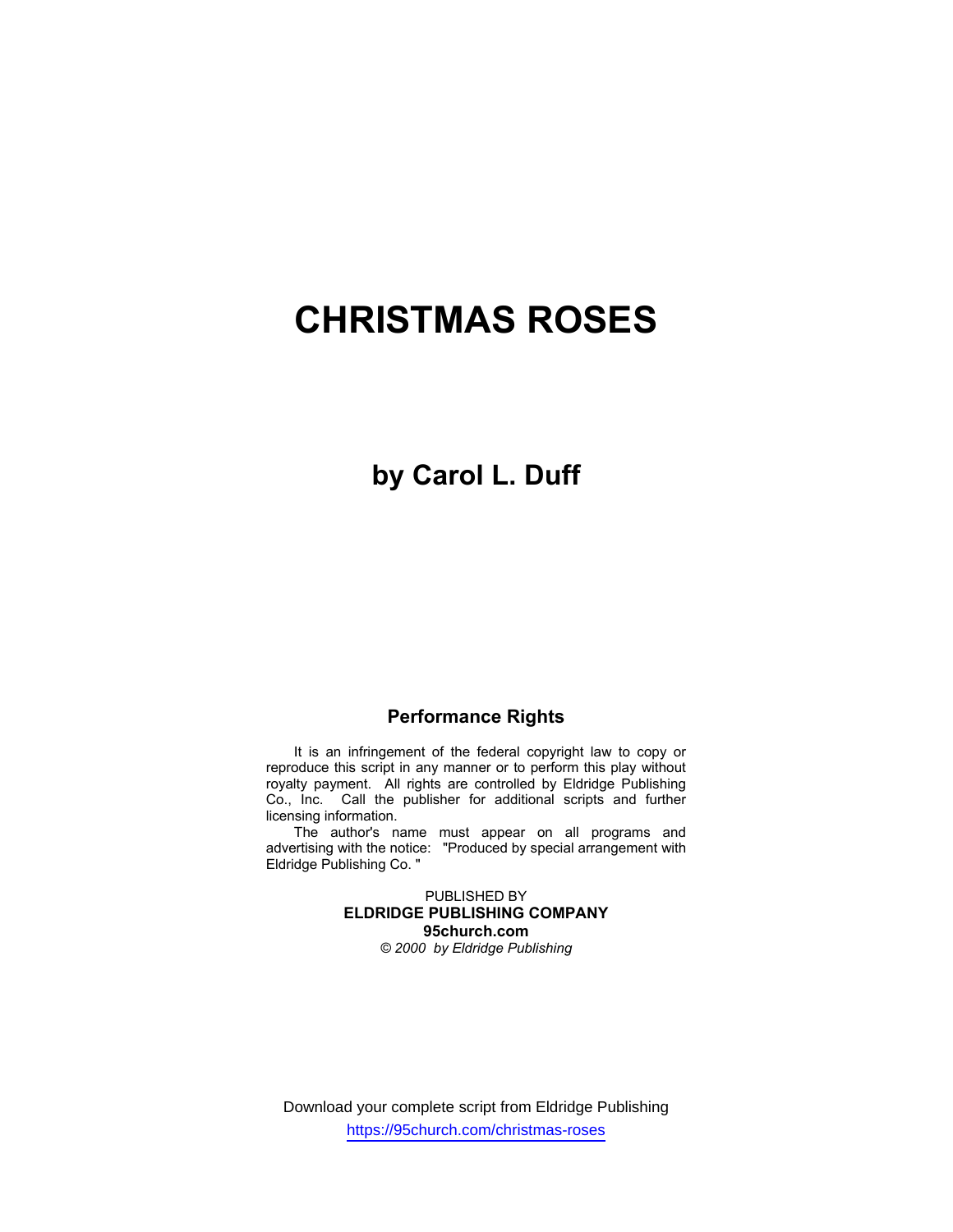## **STORY OF THE PLAY**

 Chuck Overton is finally home for Christmas, but his welcome is far from reminiscent of the prodigal son. Because of Chuck's involvement in a robbery years earlier, his father, Aubrey, has shut him out and refuses even to talk to him. Seemingly nothing can pierce Aubrey's hardened heart – until his granddaughter, delivering letters from the past, intervenes. Aubrey discovers the importance of forgiveness and its relationship to Christmas – that God gave His Son to forgive us, so that we might have a second chance at life. *Christmas Roses* is the conclusion of Chuck's journey which began in the drama, *Heading Home*.

> **Approximate running time:**  50 minutes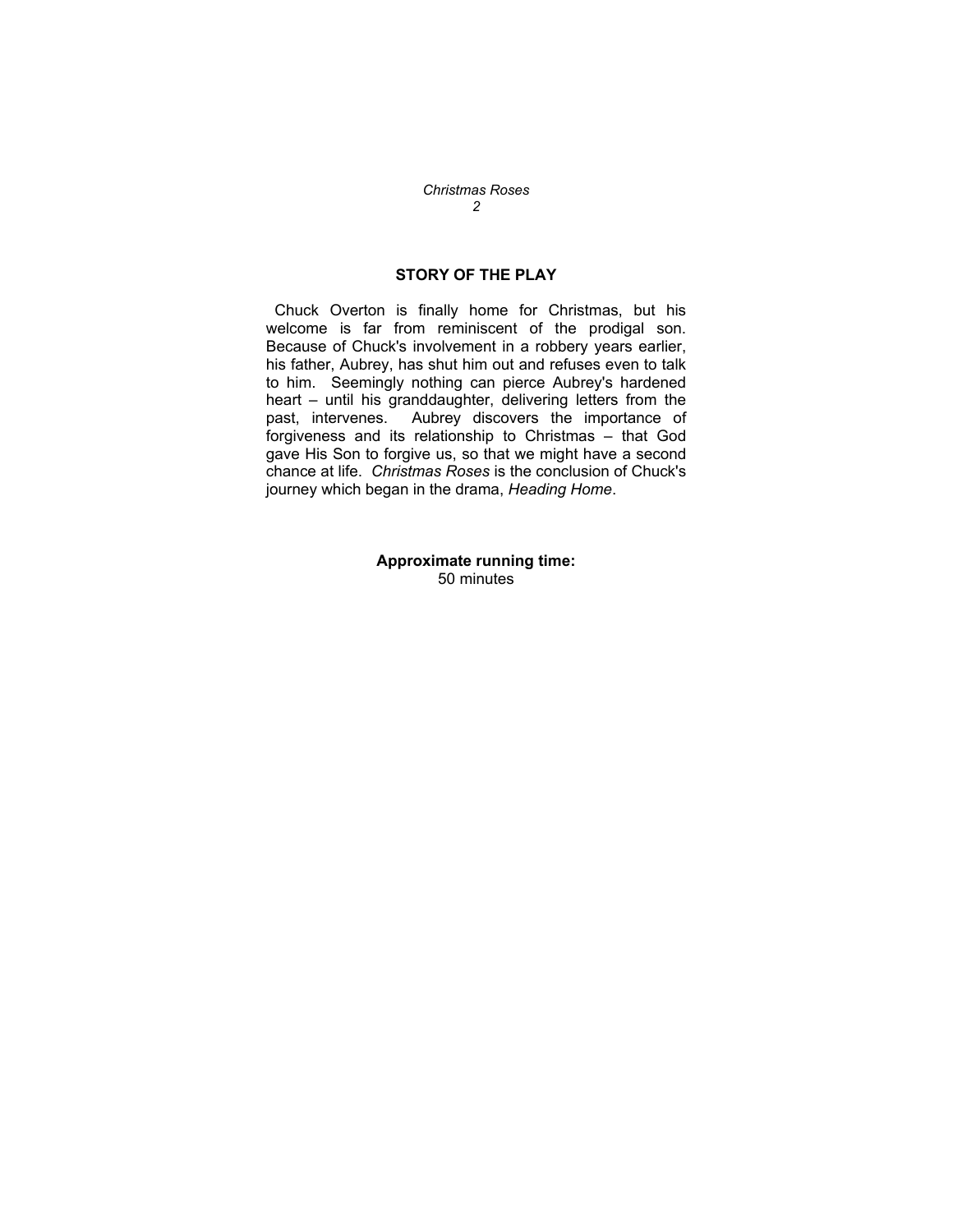## **CAST OF CHARACTERS**

*(7 men, 6 women, 2 girls)* 

**AUBREY OVERTON:** Father of Vanessa and Chuck; proud and unreachable; 60s.

**ELLIOTT HUBBARD:** Aubrey's attorney; 60s.

**BEA TOMPKINS:** Aubrey's nurse; a bubbly, Southern woman; late 50s to 60s.

**VANESSA BURGESS:** Aubrey's daughter; about 30.

**BLAKE BURGESS:** Vanessa's lawyer husband; early 30s.

**CHUCK OVERTON:** Aubrey's son who has come back for forgiveness; early 30s.

**PATTY OVERTON:** Chuck's supportive wife; quiet and understanding; early 30s.

**ERIN OVERTON:** Chuck and Patty's older child; talkative and friendly; about 8.

**CARLEY OVERTON:** Their younger child; about 5.

**3 COUPLES –** Blake's law partners and spouses; any age.  **STANLEY and CHRISTINE EDWARD and CLAIRE** 

 **HELEN and DAVID** 

#### **COSTUMES**

Aubrey Overton – pajamas, robe and slippers; neat slacks and simple shirt.

Elliott Hubbard – business suit and tie.

Bea Tompkins – nurse's uniform.

Vanessa Burgess – high fashion; even when casual she has a flair about her.

Blake Burgess – expensive "designer" clothes; always sharply dressed.

Chuck Overton – casual clothes.

Patty Overton – casual, but neat clothing.

Erin Overton – play clothes.

Carley Overton – play clothes.

Couples – evening wear.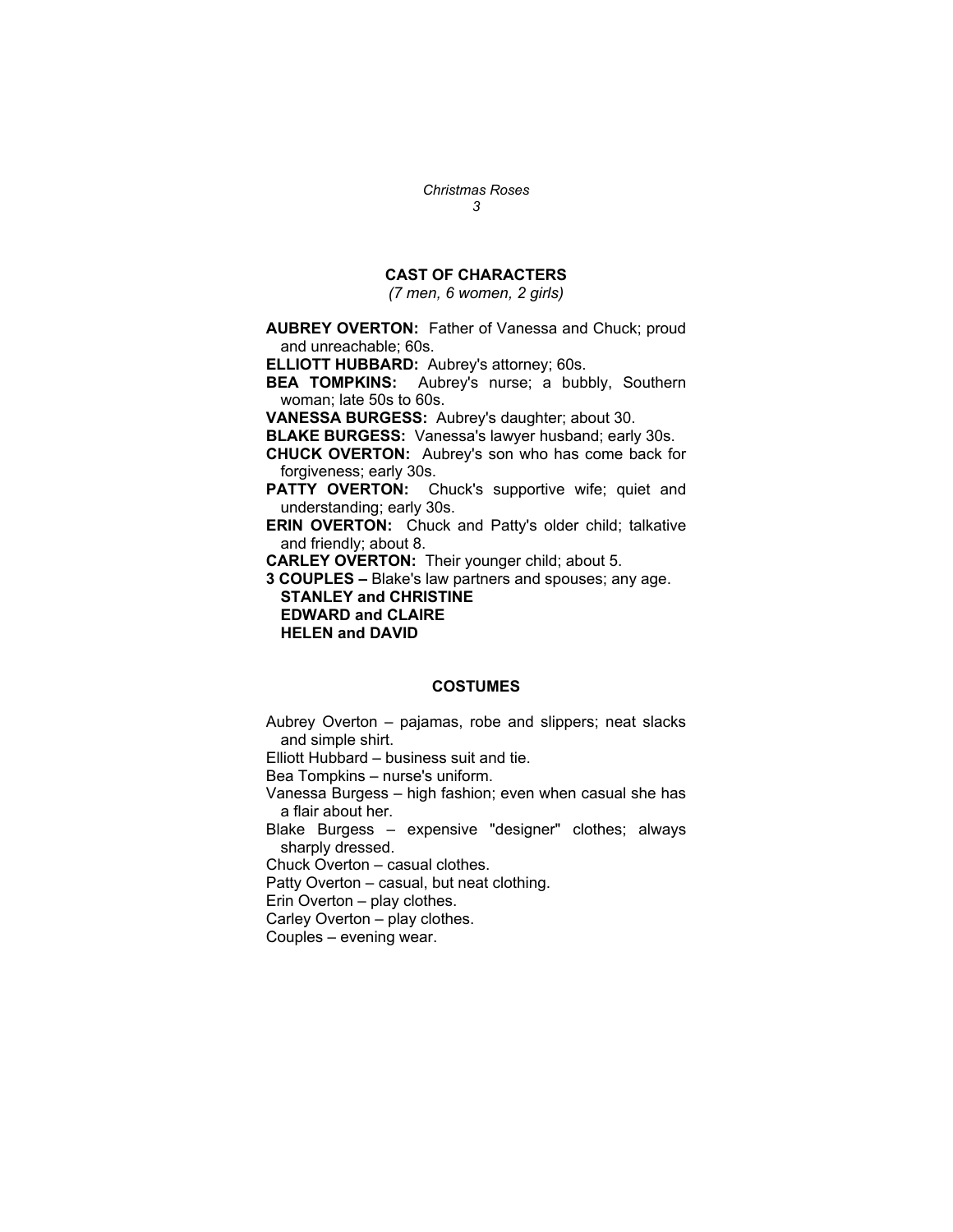#### **PROPS**

Small bed with linens and several pillows Night stand with book Two small chairs Legal-size papers (representing a will) Briefcase and pen Recorded secular Christmas music Christmas tree and various decorations Wrapped gifts Eight glasses with liquid Small tables (with optional lamps) Sofa and three chairs Two suitcases Stuffed animal Winter coats, mittens, scarves, etc. Large box with smaller box containing Nativity scene figures, stack of letters tied with ribbon and a photo album Bible File folder with papers inside **Overcoat** Briefcase with cell phone Glass of water Child's drawing Bathrobe Tape recording of Chuck reading letter Envelope containing deed

#### **SETTING**

All scenes take place either in Aubrey Overton's bedroom or the living room of Blake and Vanessa Burgess' home. Set up Aubrey's bedroom on a side stage (stage right) if at all possible, or divide the regular stage into two rooms. Control the scene changes and action with lighting. The action begins on the evening of December 22.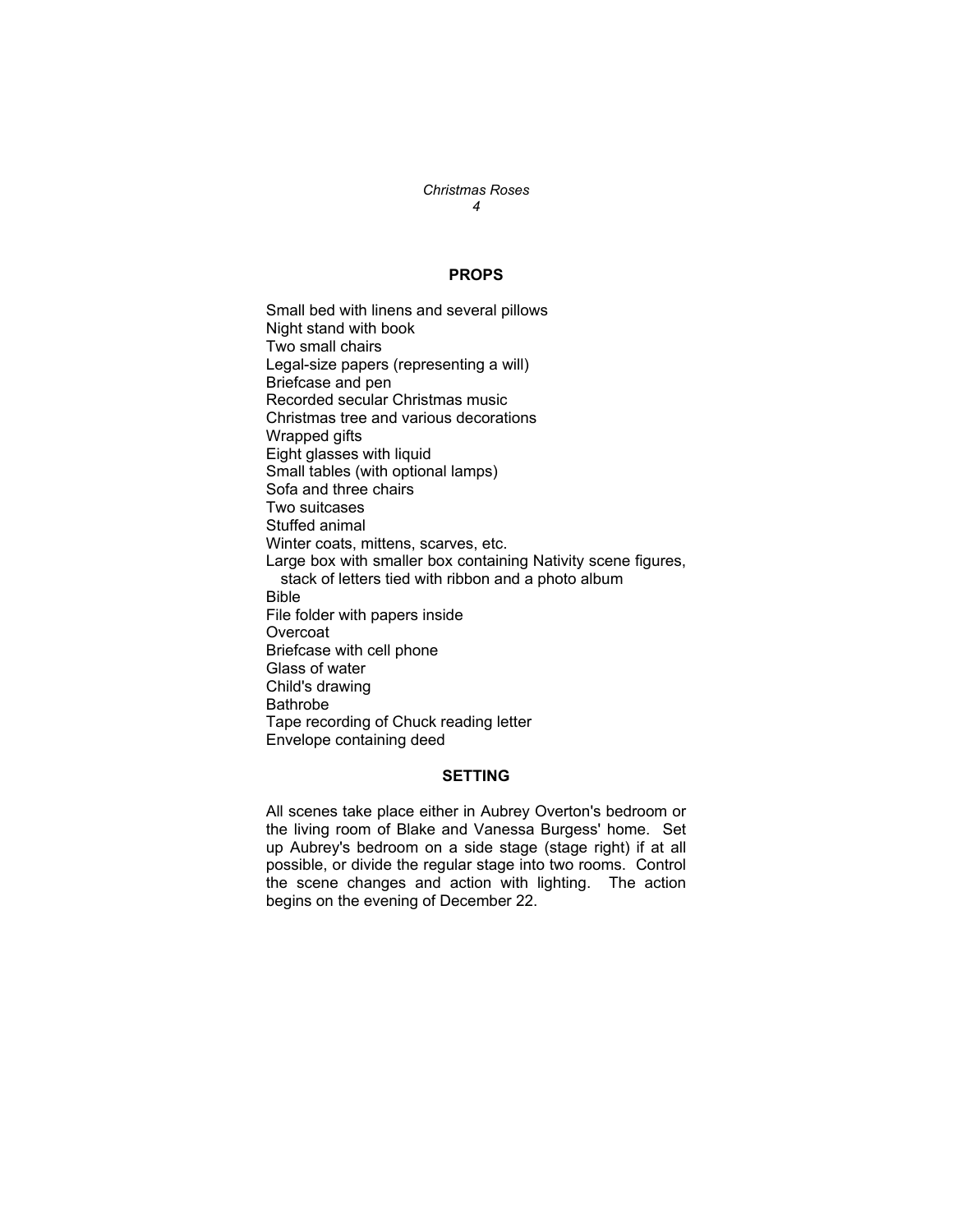#### **Scene 1**

*(AT RISE: Aubrey Overton's bedroom, night of December 22. A small bed with several pillows, night stand with book, and two small chairs make up the décor. AUBREY is sitting in bed, propped up by pillows. ELLIOTT HUBBARD, attorney, sits in a chair beside his bed and BEA TOMPKINS, nurse, stands nearby.)* 

- ELLIOTT: *(Opens briefcase and removes papers.)* I have the papers ready for you to sign, Aubrey*. (Opens document and reads.)* It reads: "I, Aubrey Overton, being of sound and disposing memory, do hereby make and declare this instrument as my Last Will and Testament, hereby revoking any and all wills ..."
- AUBREY: There's no need to read it, Elliott.
- ELLIOTT: Now, Aubrey, you know you should never sign anything without reading it first.
- AUBREY: Did you do it like I told you?
- ELLIOTT: Just like you told me. Everything goes to your only daughter, Vanessa Burgess.
- AUBREY: No loopholes? No way anybody can fight it?
- ELLIOTT: None. Once you sign it.
- AUBREY: *(Reaches for the paper.)* Then hand it here and let me get on with it.
- ELLIOTT: *(Holding onto papers.)* First I need to be certain you've thought this through. Don't you want to include Chuck? At least in some respect?
- AUBREY: No.
- ELLIOTT: I know you've had your differences, but he is your only son.

AUBREY: Far as I'm concerned, I don't have a son.

- ELLIOTT: You don't mean that. What would Rose think if she were alive and heard you?
- AUBREY: The day I see Rose standing in this room, telling me to forgive him, that's the day I'll do it. Not until.
- ELLIOTT: You'll remember I represented Chuck in the robbery. And I spent a lot of time with him. He was just a kid, Aubrey.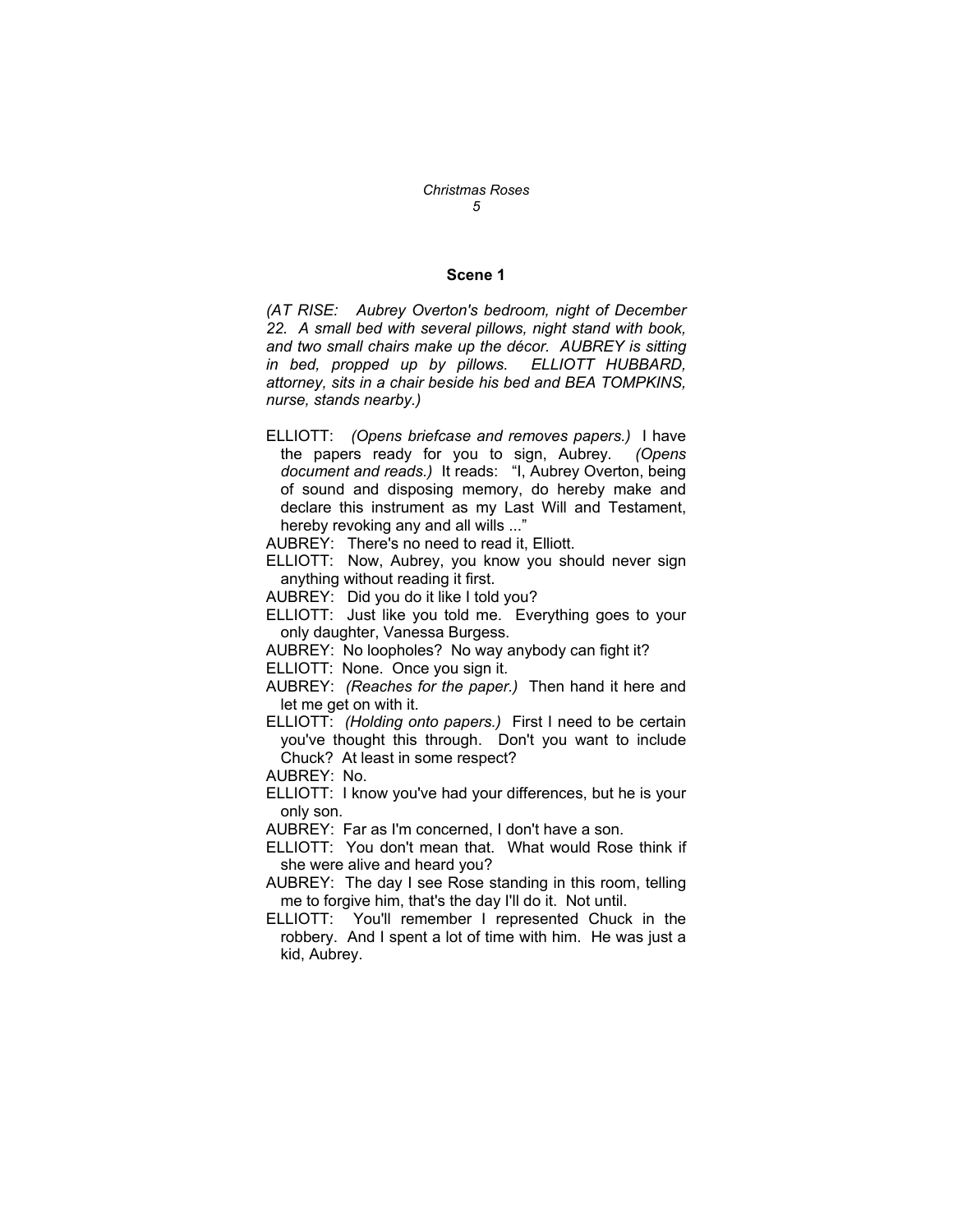ELLIOTT: *(Continued.)* He was hurt and confused and grieving terribly for his mother. You can't hold one mistake against him forever.

AUBREY: I can do as I please.

- ELLIOTT: He still keeps in touch with me, you know. He's become a fine man, your son.
- AUBREY: *(Angrily.)* Then where's he been for the last ten years? Visiting his father? Not once.
- ELLIOTT: I happen to know that he wrote you ... many times. Did you ever invite him to come back?
- AUBREY: I never answered his letters.

ELLIOTT: I didn't think so.

AUBREY: I sent them all back, unopened.

BEA: Mr. Aubrey!

- AUBREY: *(Ignores HER.)* If I'd have wanted to hear a sermon, I'd have sent for a preacher.
- ELLIOTT: And if you didn't want to hear what I had to say, you could have gotten your son-in-law to draw up your will. He's a good attorney. You're under the same roof. You didn't need me.
- AUBREY: Bad enough that I have to live in his house and have him pay for somebody to take care of me. I'll not have him knowing all my personal business, too. Now give me the paper.

*(ELLIOTT lays document on his briefcase, places it on AUBREY'S lap and hands him a pen. He points to the bottom of the page.)* 

ELLIOTT: Sign right there.

*(AUBREY signs, hands the pen back to ELLIOTT and leans back against the pillows.)* 

ELLIOTT: Now, Ms. Tompkins, if you would sign here as witness.

*(HE holds the briefcase out for HER. Bea steps forward, signs the paper and hands the pen back to him.)*